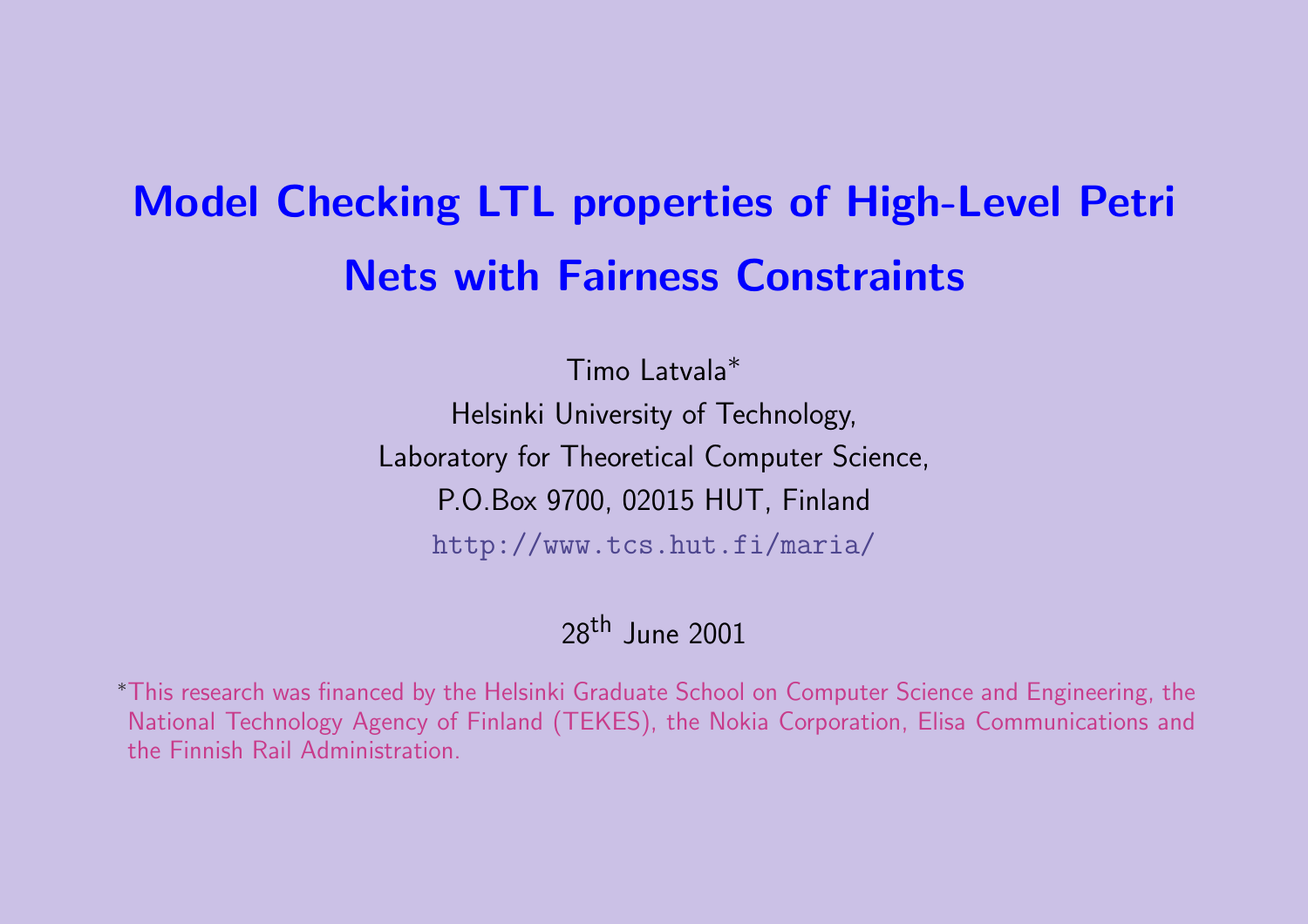#### **Outline**

- Why is fairness important?
- The old solution
- A new approach
- Case study: Sliding window protocol
- Conclusions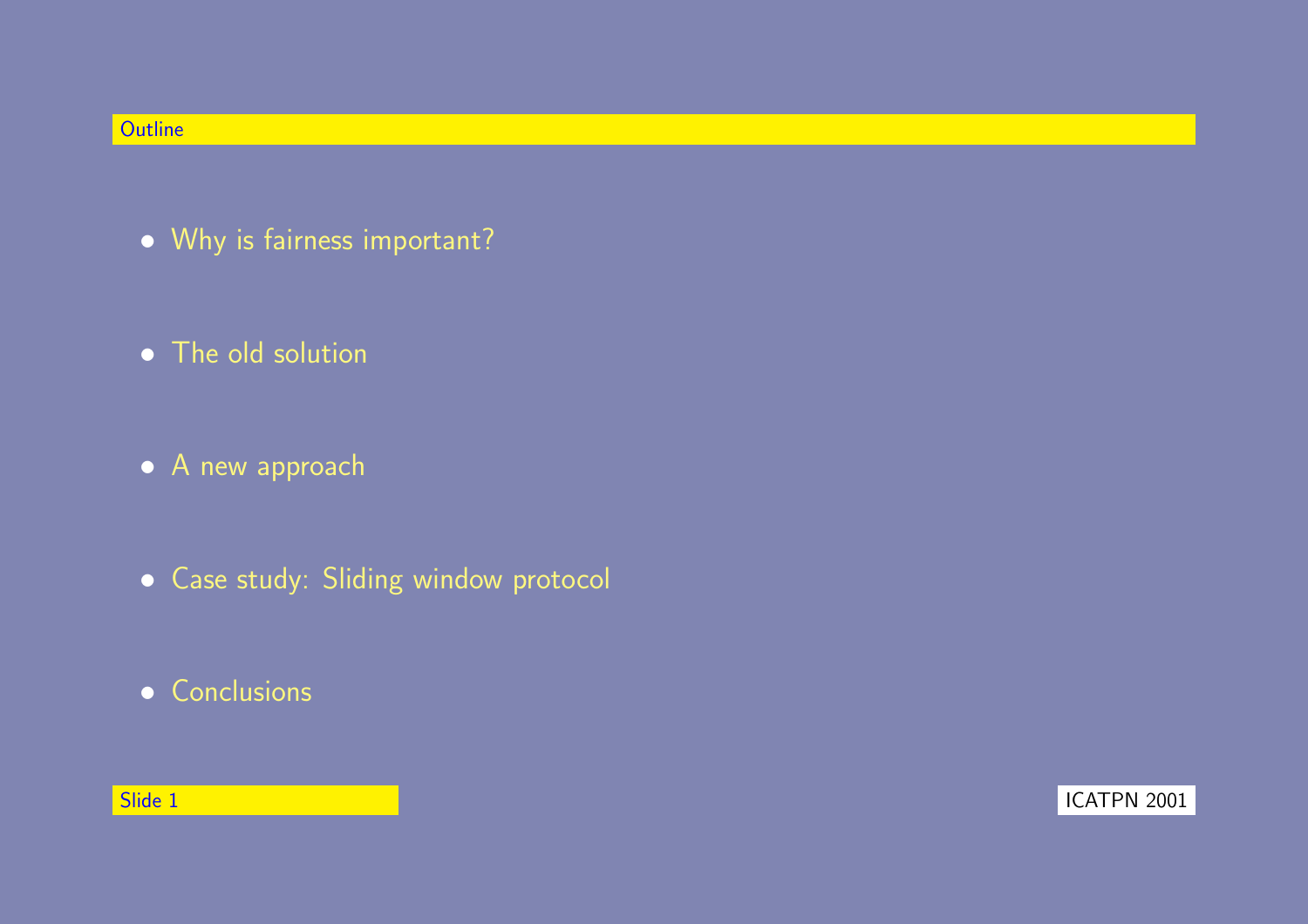- We usually distinguish between two classes of behavioural properties of distributed systems
	- Safety properties: "Something bad will never happen"
	- Liveness properties: "Something good will eventually happen"
- In many cases *liveness* properties cannot be proven without making some assumptions.
- Fairness is considered a reasonable and useful assumption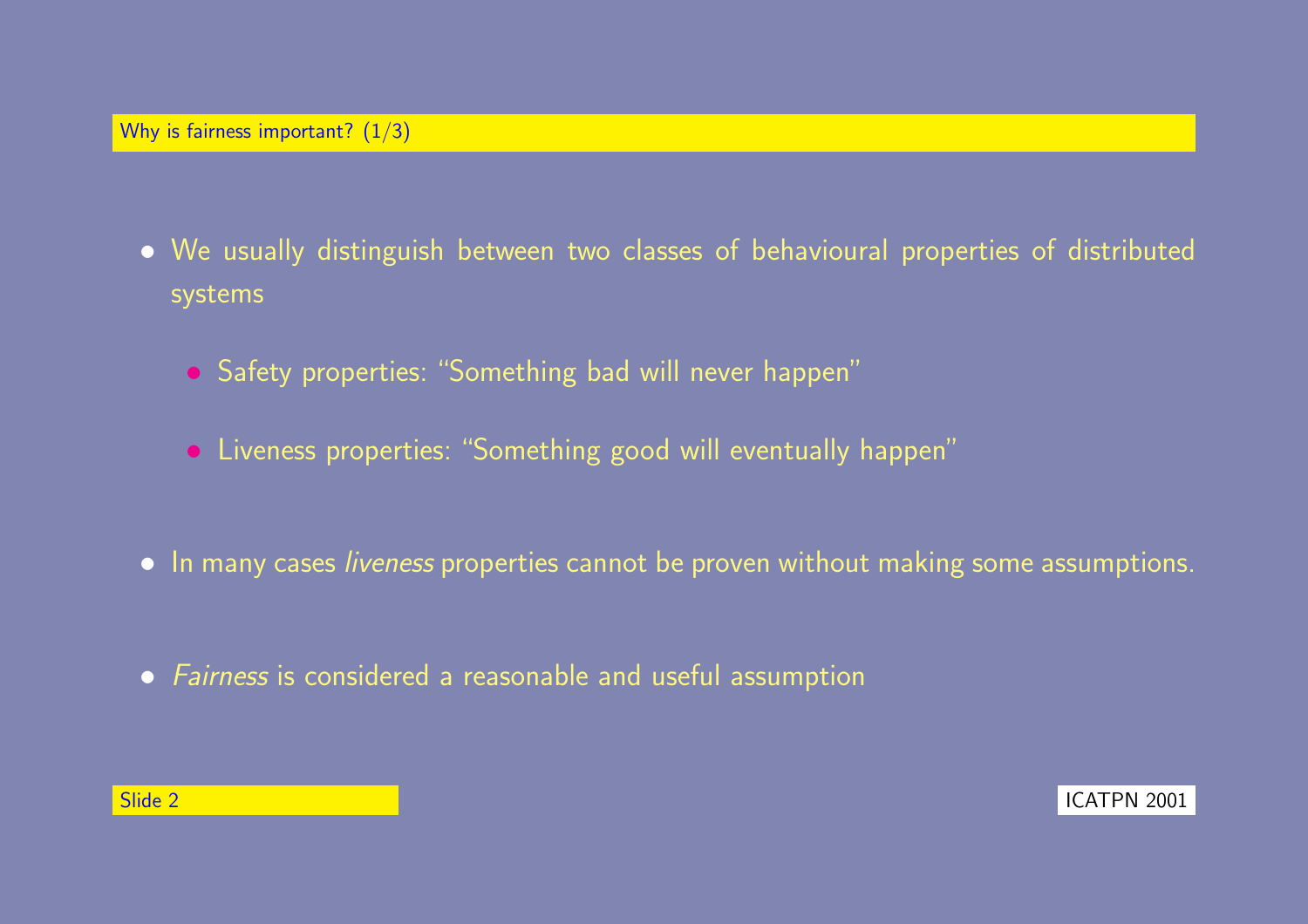- Weak fairness: if an event is continuously enabled it will occur infinitely often
- Strong fairness: if an event is infinitely often enabled it will occur infinitely often
- Both weak and strong fairness can be expressed in LTL
- Weak fairness:  $\Box \Diamond (\neg en \lor oc)$ .
- Strong fairness:  $\Box \Diamond (en) \Rightarrow \Box \Diamond (oc)$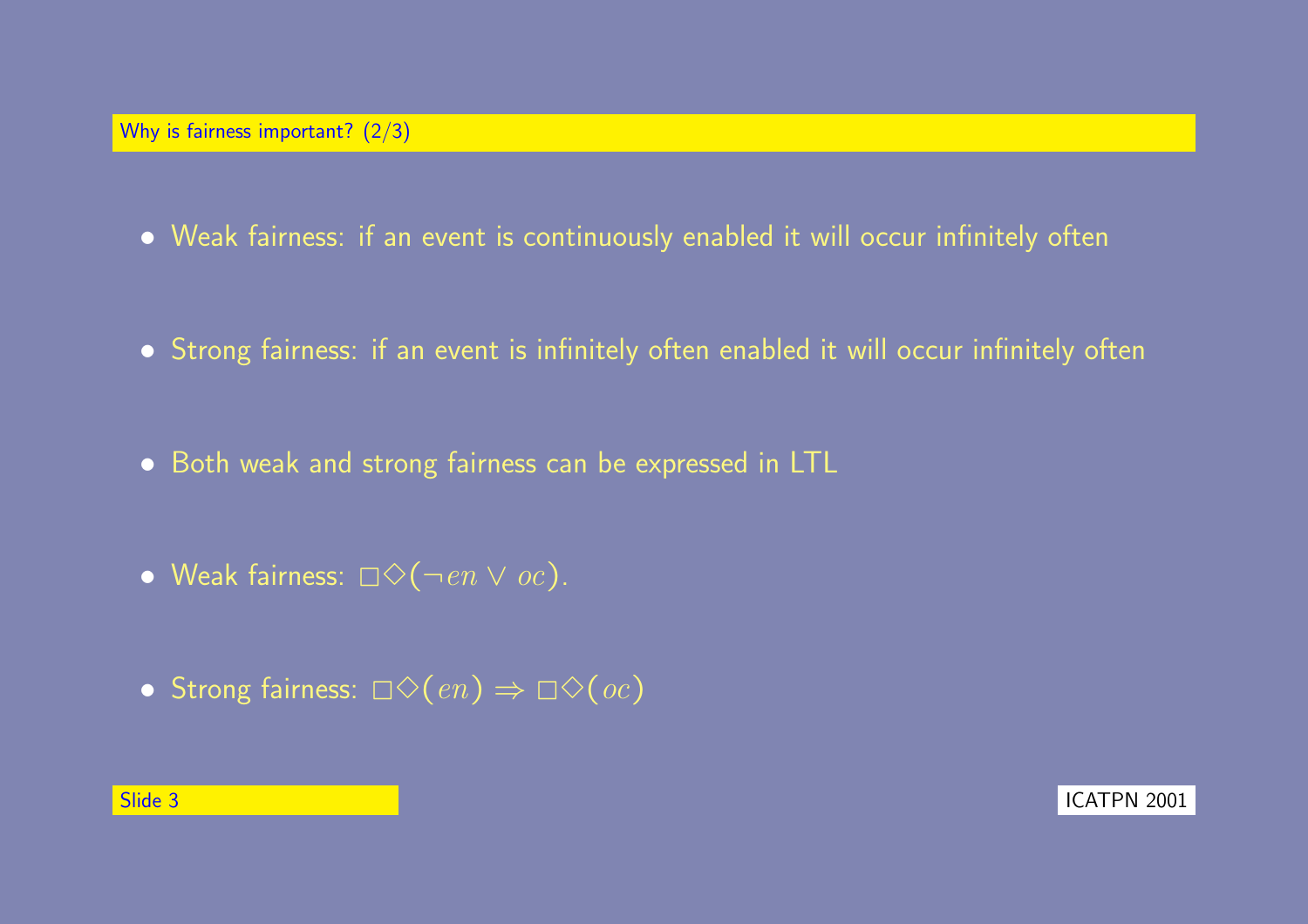Why is fairness important? (3/3)



 $\bullet$  Accessibility does not hold if we do not assume that the transition  $\mathit{goCrit}$  is strongly fair w.r.t. each instance.

| Slide 4 |  |
|---------|--|
|---------|--|

**ICATPN 2001**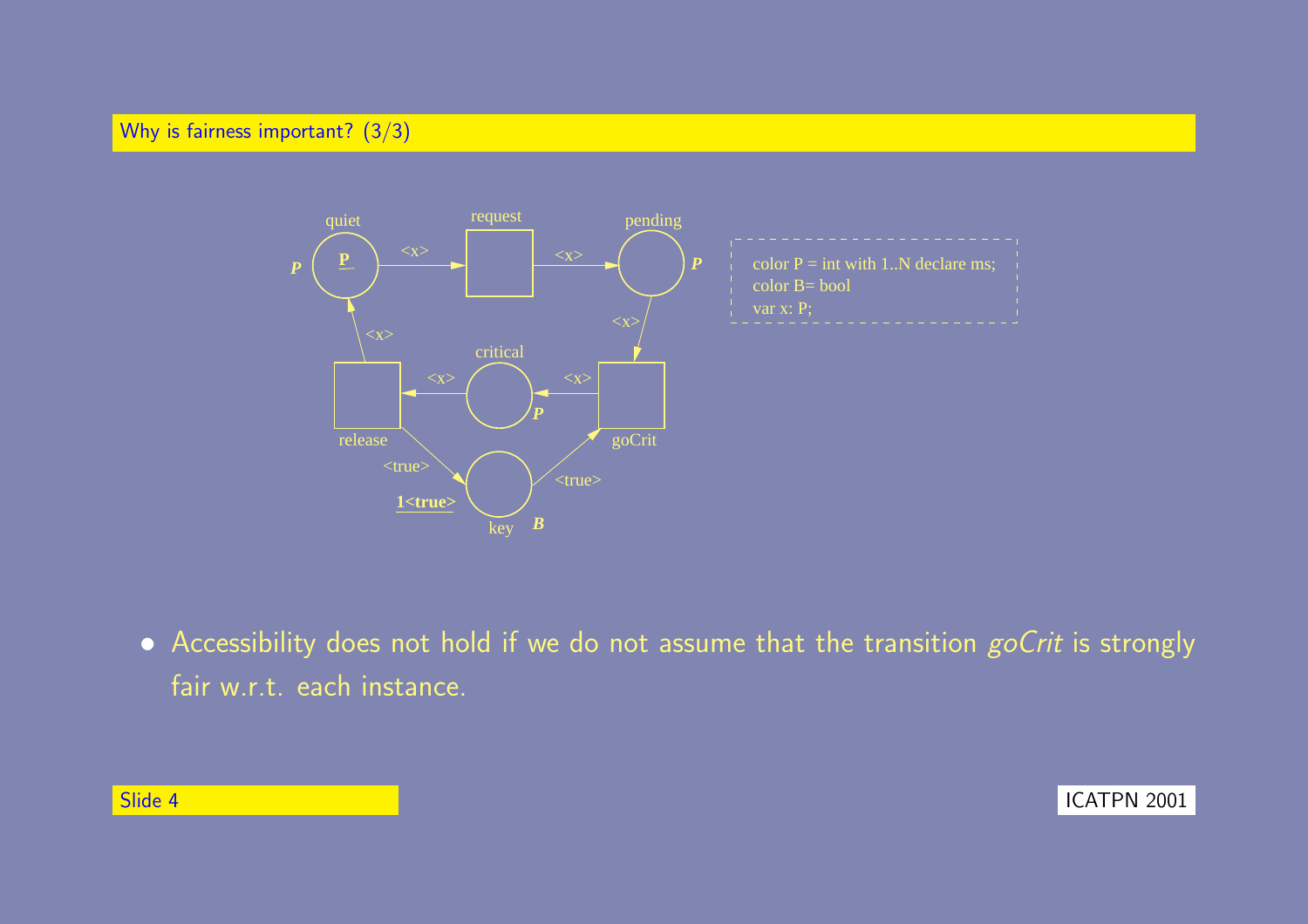- We remember that fairness can be expressed in LTL
- Thus we verify the formula " $fairness \Rightarrow property$ "
- Sometimes an explicit scheduler has to be modelled, in order for this to work.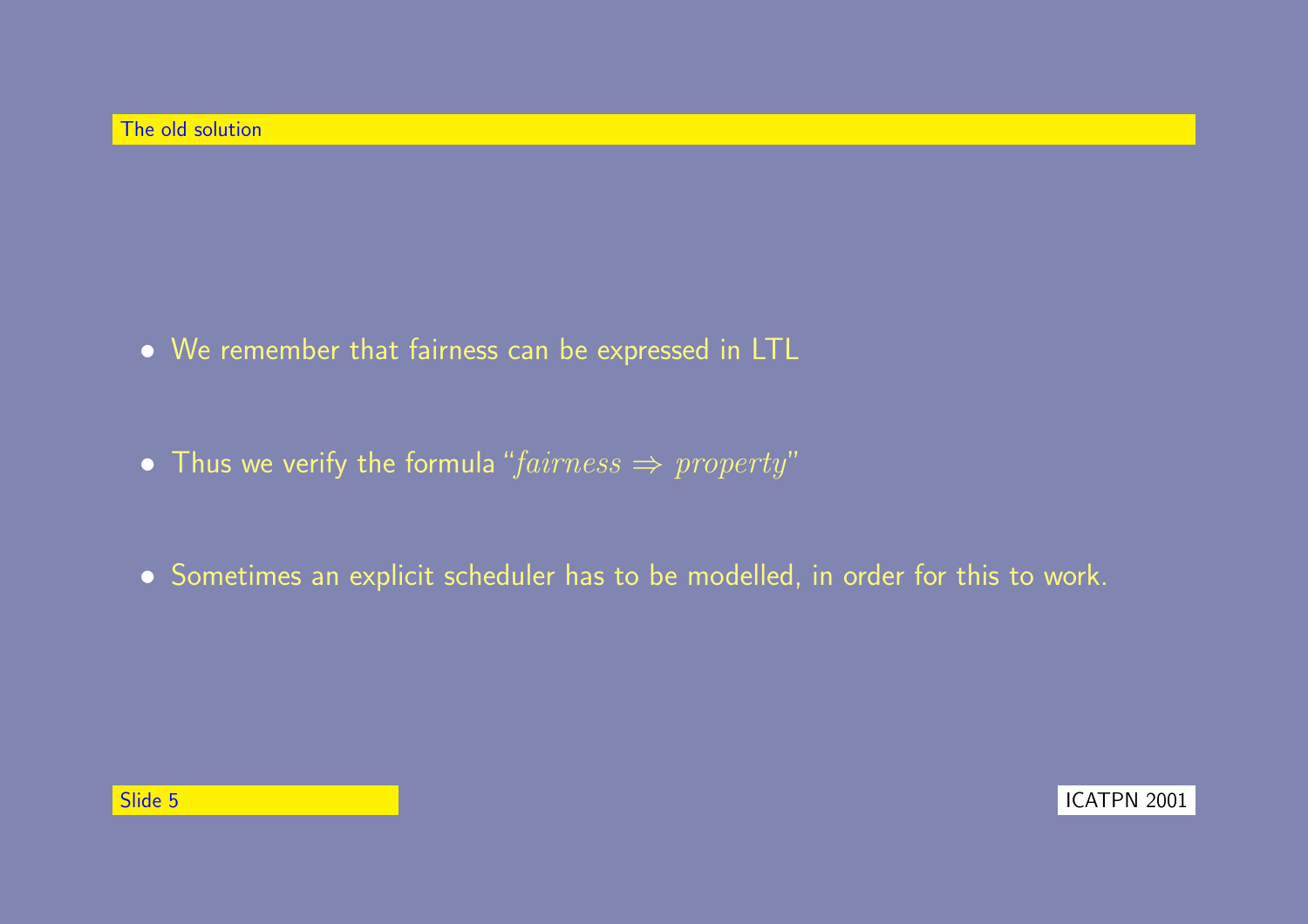- Model checking LTL is PSPACE-complete in the size of the formula
- May require changes in the model (adding scheduler)
- Adding scheduler can reduce the concurrency in the model, affecting some partial order methods.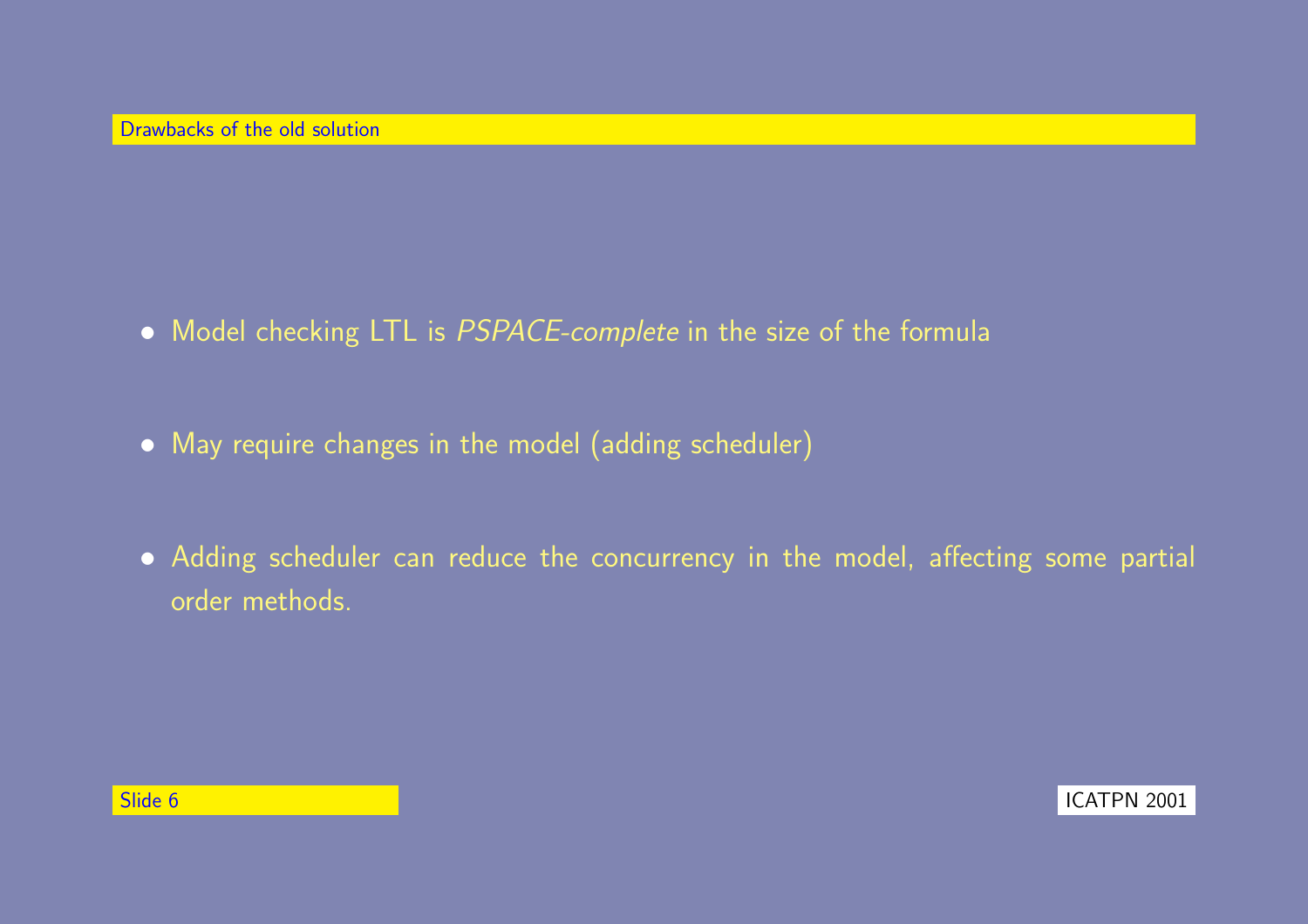A fair CPN (FCPN) is a triple  $\Sigma_F = \langle \Sigma, WF, SF \rangle$ , where  $\Sigma$  is a CPN, and  $WF =$  $\{wf_1,\ldots,wf_k\}$  is a set of weak fairness functions, where  $wf_i$  is function from transitions to boolean valued expressions.  $SF$  is the corresponding set of strong fairness functions.

• Fairness is made a part of the model

• The fairness functions singles out the instances which are to be treated fairly.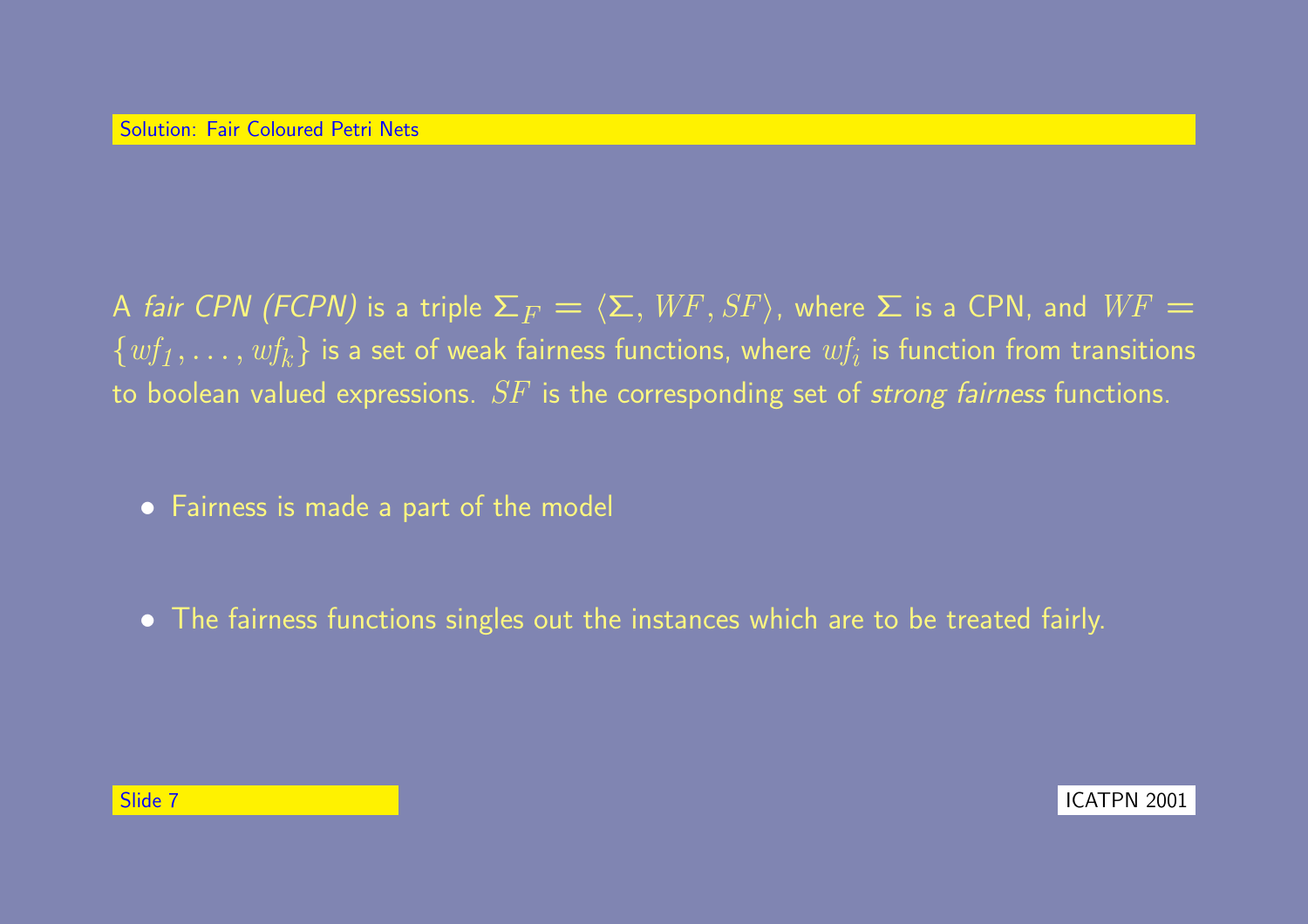### Example



in the set of the set of the set of the set of the set of the set of the set of the set of the set of the set o<br>In the set of the set of the set of the set of the set of the set of the set of the set of the set of the set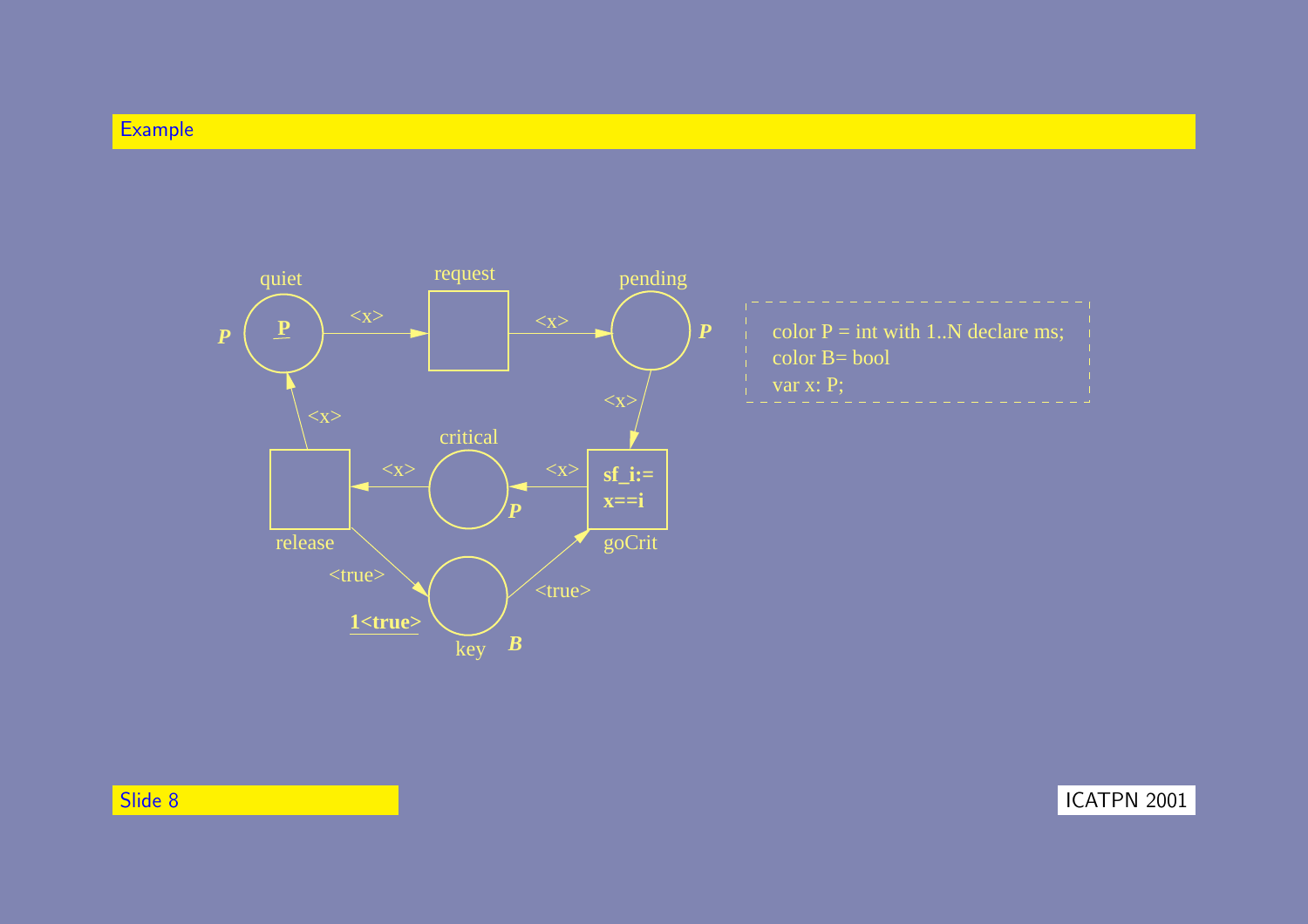A fair Kripke structure (FKS) is a quintuple  $K_F = \langle S, \rho, s_0, \mathcal{W}, \mathcal{S} \rangle$ , where S is a set of states,  $\rho \subseteq S \times S$  is a transition relation and  $s_0 \in S$  is the initial state.

- The fairness requirements are defined by a set of weak fairness requirements  $\mathcal{W} =$  $\{J_1, J_2, \ldots, J_k\}$  where  $J_i \subseteq S$ , and a set of strong fairness requirements,  $S =$  $\{ \langle L_1, U_1 \rangle, \ldots, \langle L_m, U_m \rangle \}$  where  $L_i, U_i \subseteq S$ .
- An execution is an infinite sequence of states  $\sigma = s_0 s_1 s_2 \ldots \in S^\omega$ , where  $s_0$  is the initial state, and for all  $i\geq 0$ ,  $(s_i,s_{i+1})\in \rho.$
- Computations, i.e. fair executions of the system, are sequences that obey the fairness requirements  $\bigwedge_{i=1}^k Inf(\sigma) \cap J_i \neq \emptyset$  and  $\overline{M}$  $\lim_{i=1}(Inf(\sigma) \cap L_i = \emptyset \vee Inf(\sigma) \cap U_i \neq \emptyset).$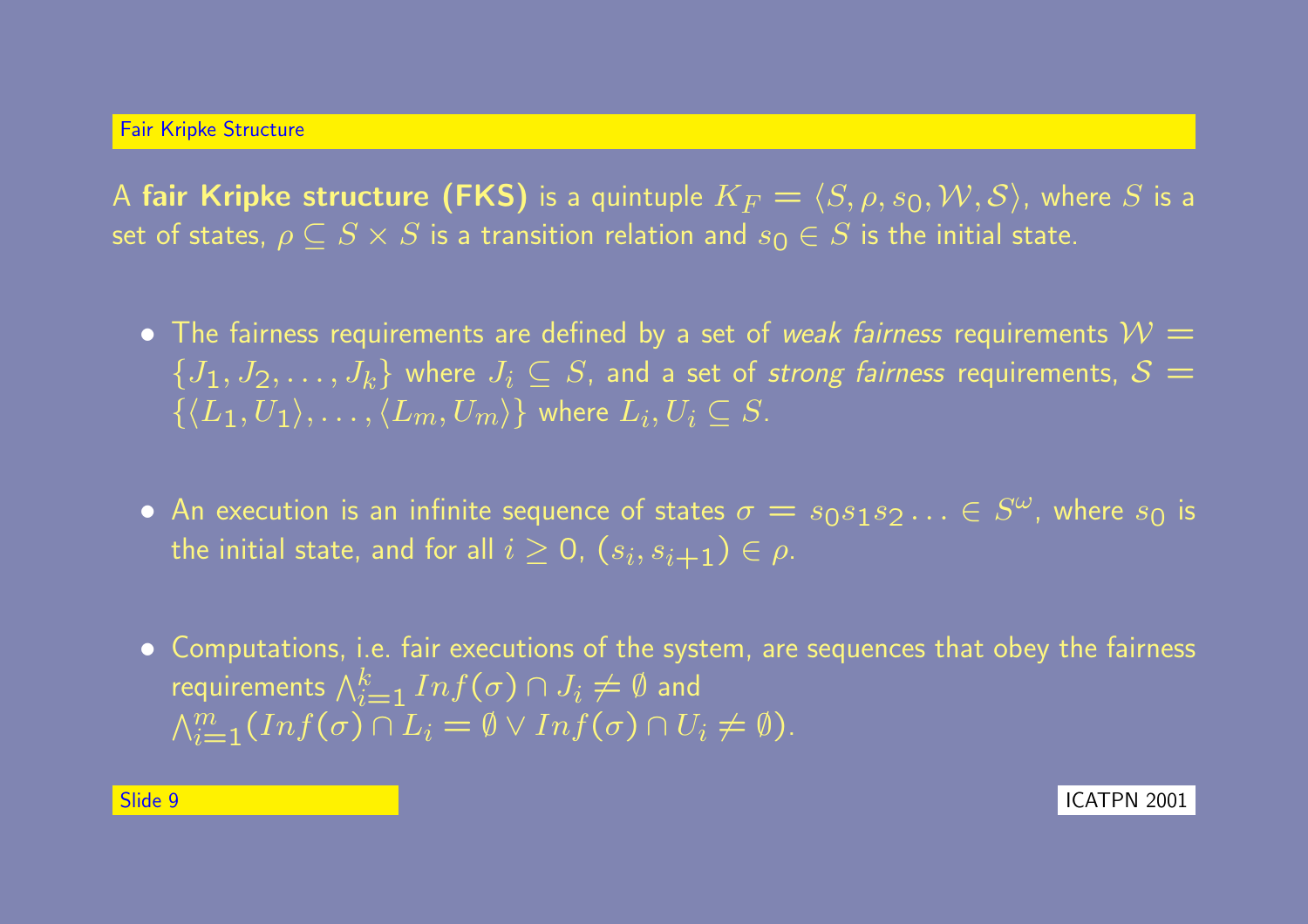- The constraints of FKS correspond to Generalised Büchi automata and Streett automata acceptance conditions respectively.
- The new procedure combines emptiness checking for Büchi and Streett acceptance conditions
- We try to avoid using the more time consuming Streett emptiness checking procedure if possible.
- The procedure has been implemented in the Maria tool.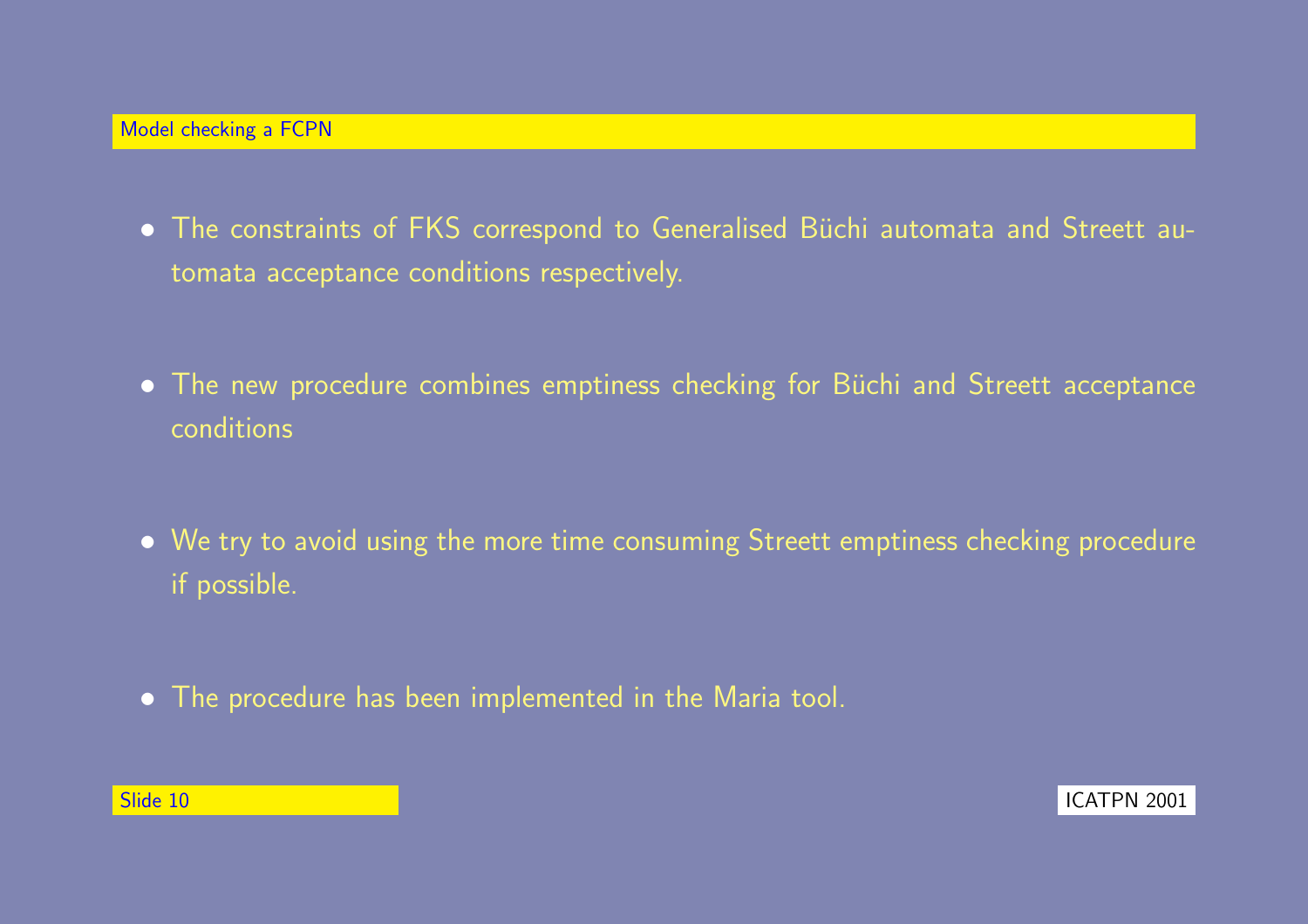- Emerson and Lei: Fair-CTL model checking
- Knesten, Pnueli and Raviv: Symbolic Fair LTL model checking
- $\bullet$  Latvala and Heljanko: LTL model checking for P/T nets with fairness constraints on the transitions.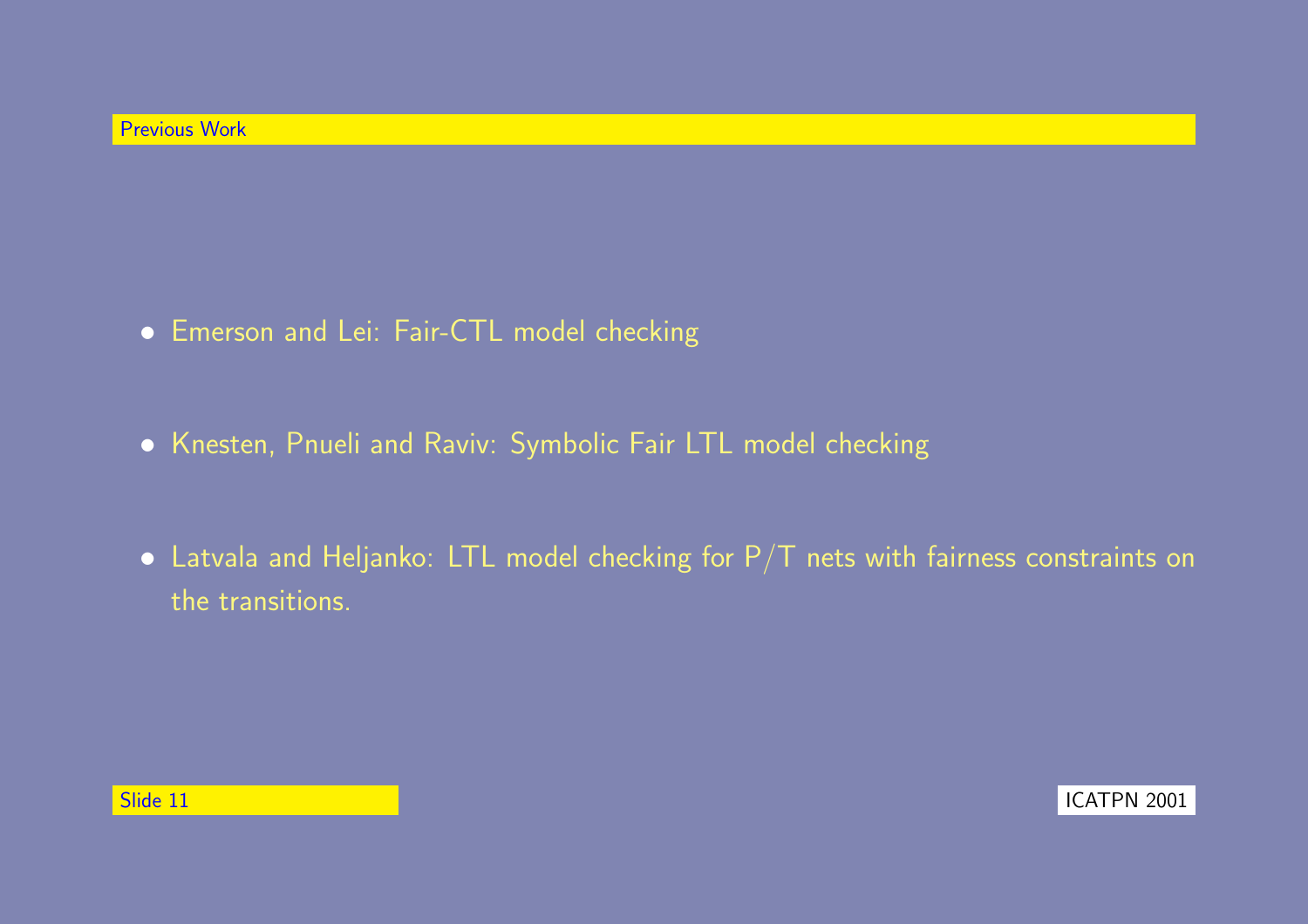

المسابق المسابق المسابق المسابق المسابق المسابق المسابق المسابق المسابق المسابق المسابق المسابق المسابق المسابق المسابق المسابق المسابق المسابق المسابق المسابق المسابق المسابق المسابق المسابق المسابق المسابق المسابق المس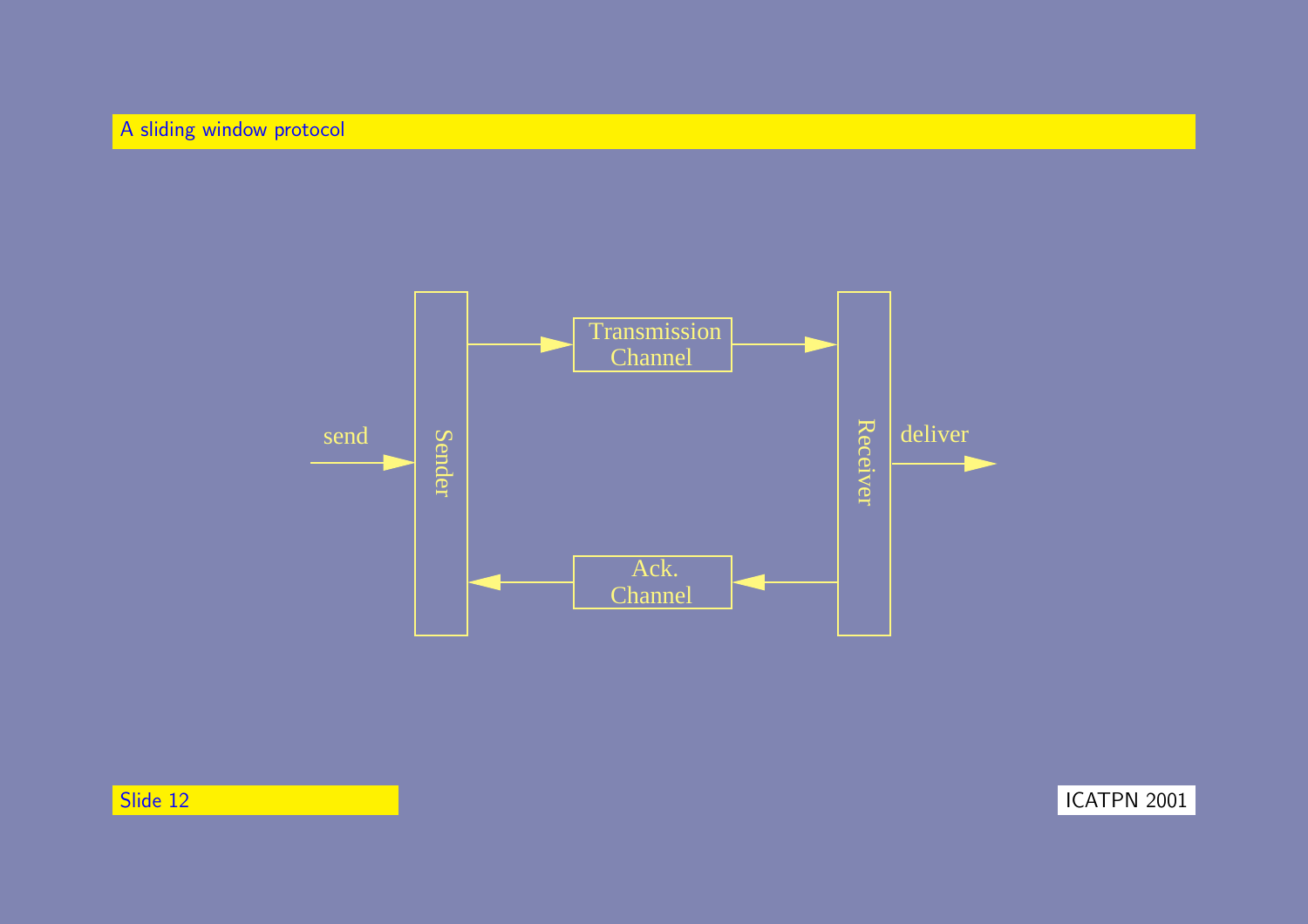- Provides reliable transmission over an unreliable medium
- This version is due N.V. Stenning
- The model follows closely the model presented by R. Kaivola
- We wish to verify that as many targets should be delivered to the target as are read from the data source. This holds only under a fairness constraint.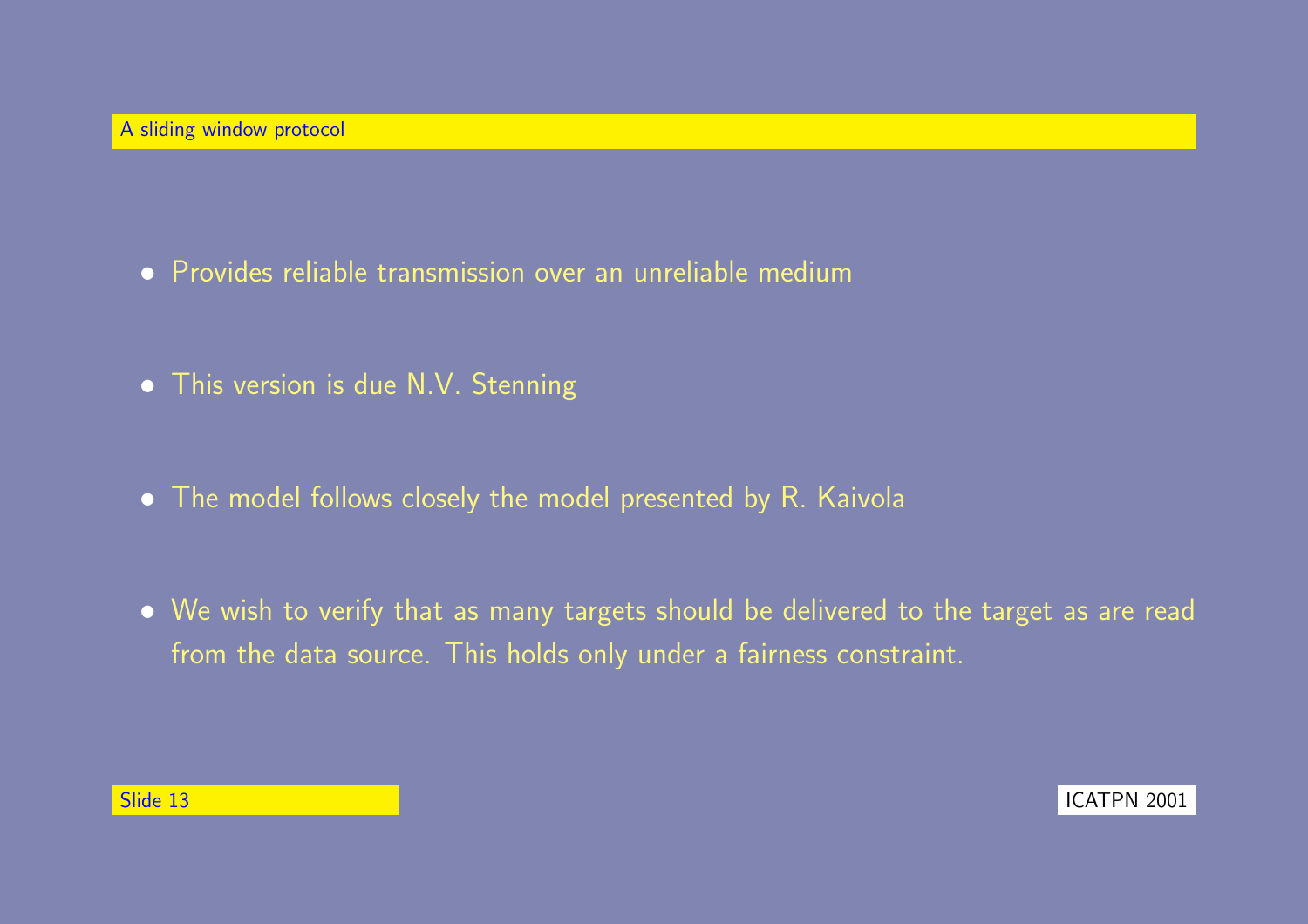- Using the powerful type system and algebraic operations of Maria, modelling is straightforward.
- Complete model: 12 places and 9 high-level transitions.
- Strong fairness constraints on receive-transitions of the sender and the receiver processes.
- A weak fairness constraint is needed on the receiver side to guarantee progress in the sequential parts.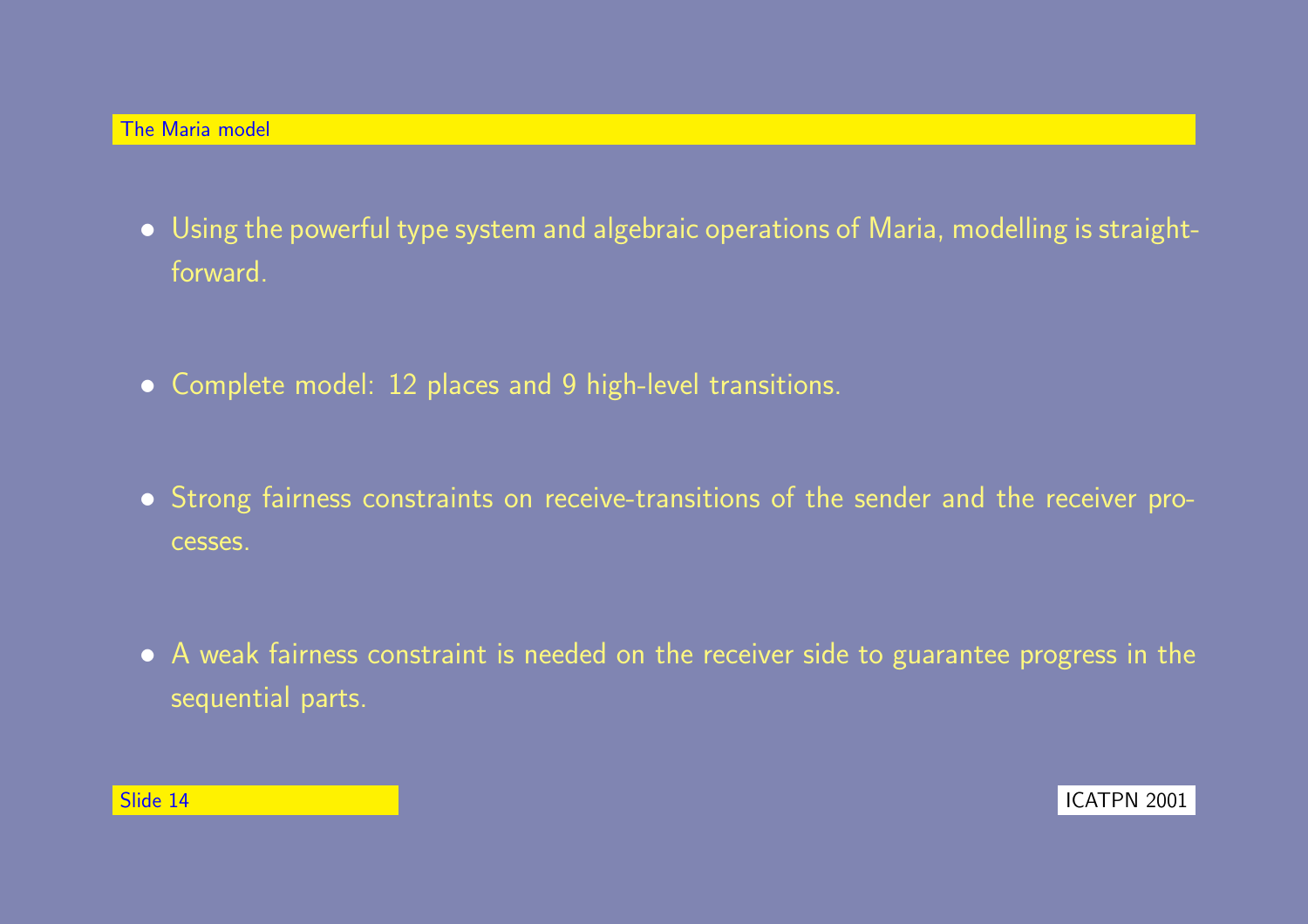#### **Results**



المسابق المسابق المسابق المسابق المسابق المسابق المسابق المسابق المسابق المسابق المسابق المسابق المسابق المسابق المسابق المسابق المسابق المسابق المسابق المسابق المسابق المسابق المسابق المسابق المسابق المسابق المسابق المس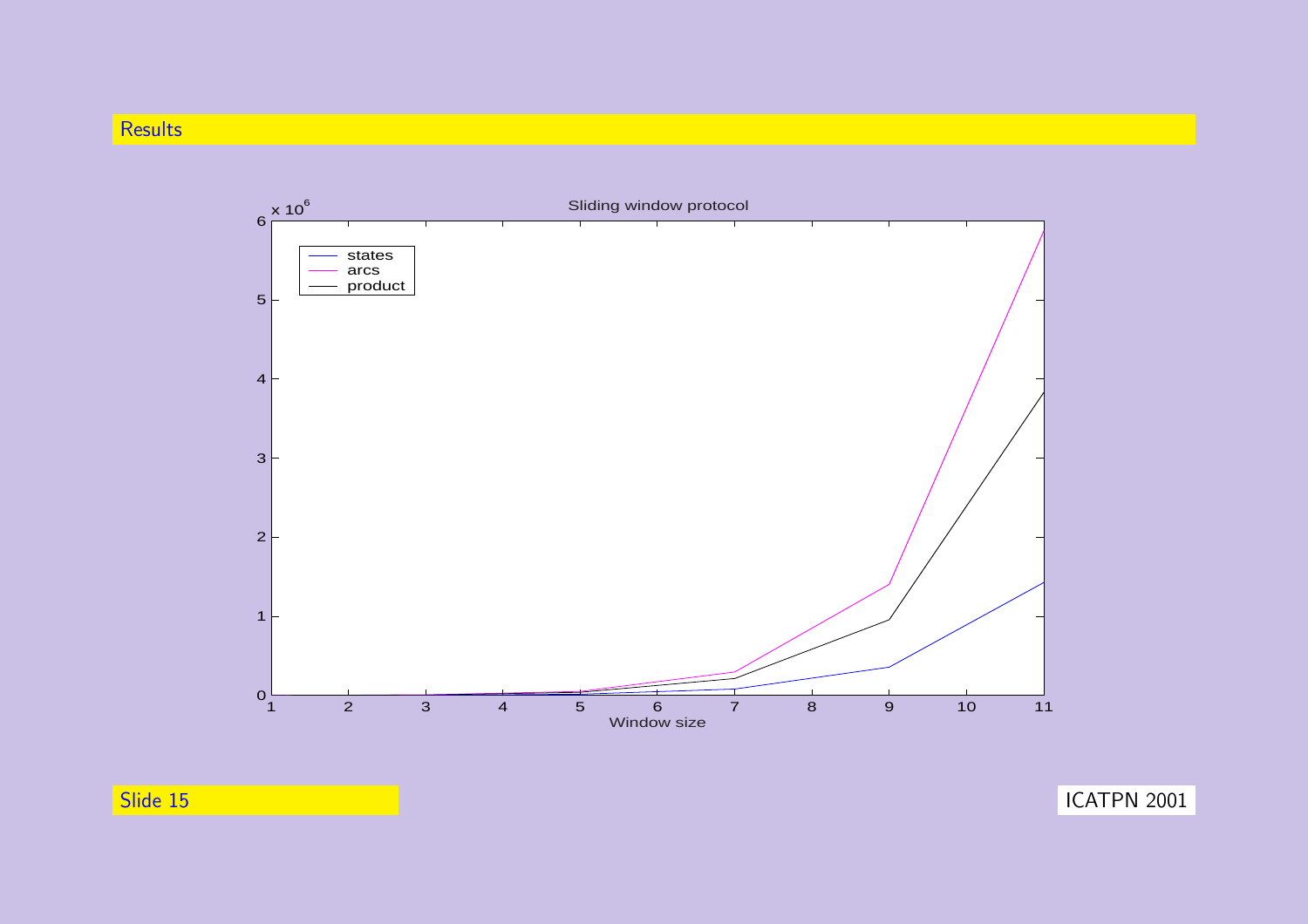#### **Results**



in the set of the set of the set of the set of the set of the set of the set of the set of the set of the set o<br>In the set of the set of the set of the set of the set of the set of the set of the set of the set of the set